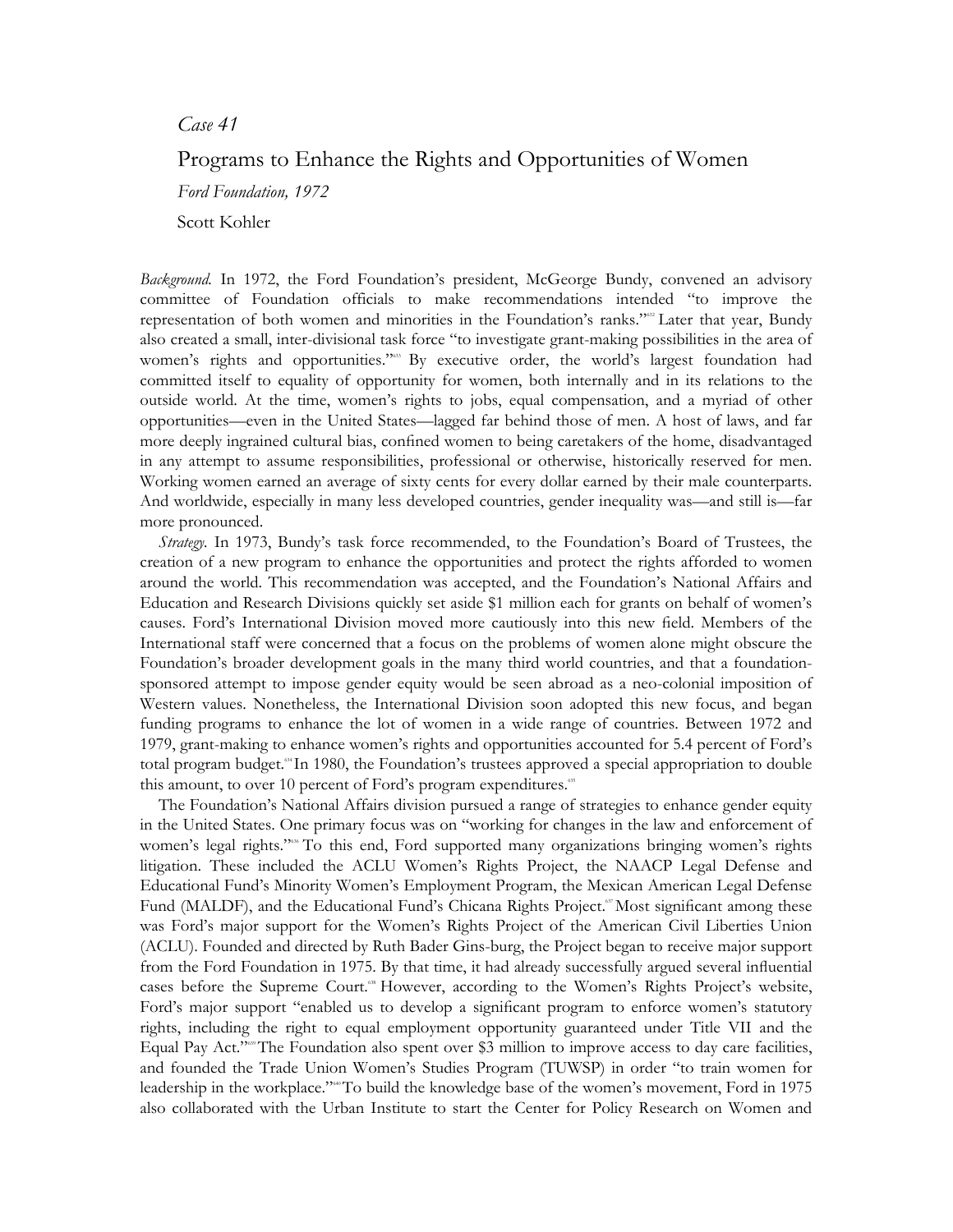Families.<sup>641</sup>

The Foundation's Education and Research division worked to pursue two primary strategies. On the one hand, it promoted improved access for women to education opportunities. This included support for the hiring and promotion of women within the field of education, where women had long worked but were rarely in positions of authority. It also included efforts to increase the educational opportunities available to disadvantaged girls. Ford's second main strategy in education was to support research on "the roles of women in diverse societies." The Foundation supported university women's studies programs and other research to examine gender stereotypes, and, in the mid-1970s, began funding increased advocacy to "[encourage] nonsexist educational practices."

Ford's International Division, as we have already seen, entered the field slowly. It began primarily by funding studies of women's issues and literature to raise awareness of women's many contributions to a range of diverse cultures. Active in a great many countries, the Foundation searched for promising women's advocacy groups, or other nonprofits headed by talented women, and offered them financial backing. As it became more comfortable working on women's issues abroad, the Foundation funded programs helping women find more stable and better paying livelihoods. This approach was supported by literature demonstrating that, as women's incomes rise in developing countries, family sizes and child poverty decline markedly. <sup>44</sup> The Foundation also supported family planning in the United States and abroad, including in countries with weak traditions of women's rights. The bulk of the Ford Foundation's international grant-making was bound by a common focus on women's economic security. This enabled field offices around the world to meet regularly to share lessons learned and discuss innovations in one country that might work well in others. After the special appropriation raised its budget in 1980, the Foundation's international women's programs began to support women's studies research centers around the developing world.

*Outcomes.* By 1986, the Ford Foundation had spent over \$70 million on programs in support of women. Two-thirds of this was used in the United States, while about \$23 million was given to international grantees. The full range of outcomes produced by Ford's many grantees dedicated to women's causes is beyond the scope of this case study. It is, however, certainly worth mentioning a few illustrative examples. Domestically, Ford's support either created or provided substantial funding to twenty women's studies research centers. The Foundation's grant to the Center for Women in Government (at Albany's State University of New York) funded research that served as the basis for a compromise between New York State and the Civil Service Employees Association that enabled thousands of women to move from support staff roles to professional positions. The Foundation also supported a series of meetings that grew into the National Conference on Women and the Law. This is now "the major national convention for lawyers and law students in the field."<sup>643</sup> Ford's international women's programs helped extend the women's movement around the globe, yet remained mindful of each local culture. And Ford-supported litigation "established critical principles and changed the lives of many women who won back pay, the right to compete for traditionally male jobs, and access to credit, health care, and educational and athletic programs." Even when such women's rights litigation was unsuccessful, it often raised the profile of the issue at stake. In one failed case, for example, public opinion shifted enough as a result of a high-profile case on the rights of pregnant women that Congress enacted legislation mandating exactly the protection that the courts had been unwilling to grant.<sup>444</sup>

As noted, the Foundation's support of the ACLU's influential Women's Rights Project produced especially significant results. Among the major victories won in Court by the ACLU with Ford's support are *Califano v. Goldfarb*, which struck down discriminatory elements of Social Security, and *Craig v. Boren*, in which Ginsburg and the ACLU's quest to establish that gender discrimination is no different from discrimination by race culminated in the Court's adoption of a "heightened scrutiny" standard for evaluating sex discrimination claims. When President Clinton in 1993 nominated then